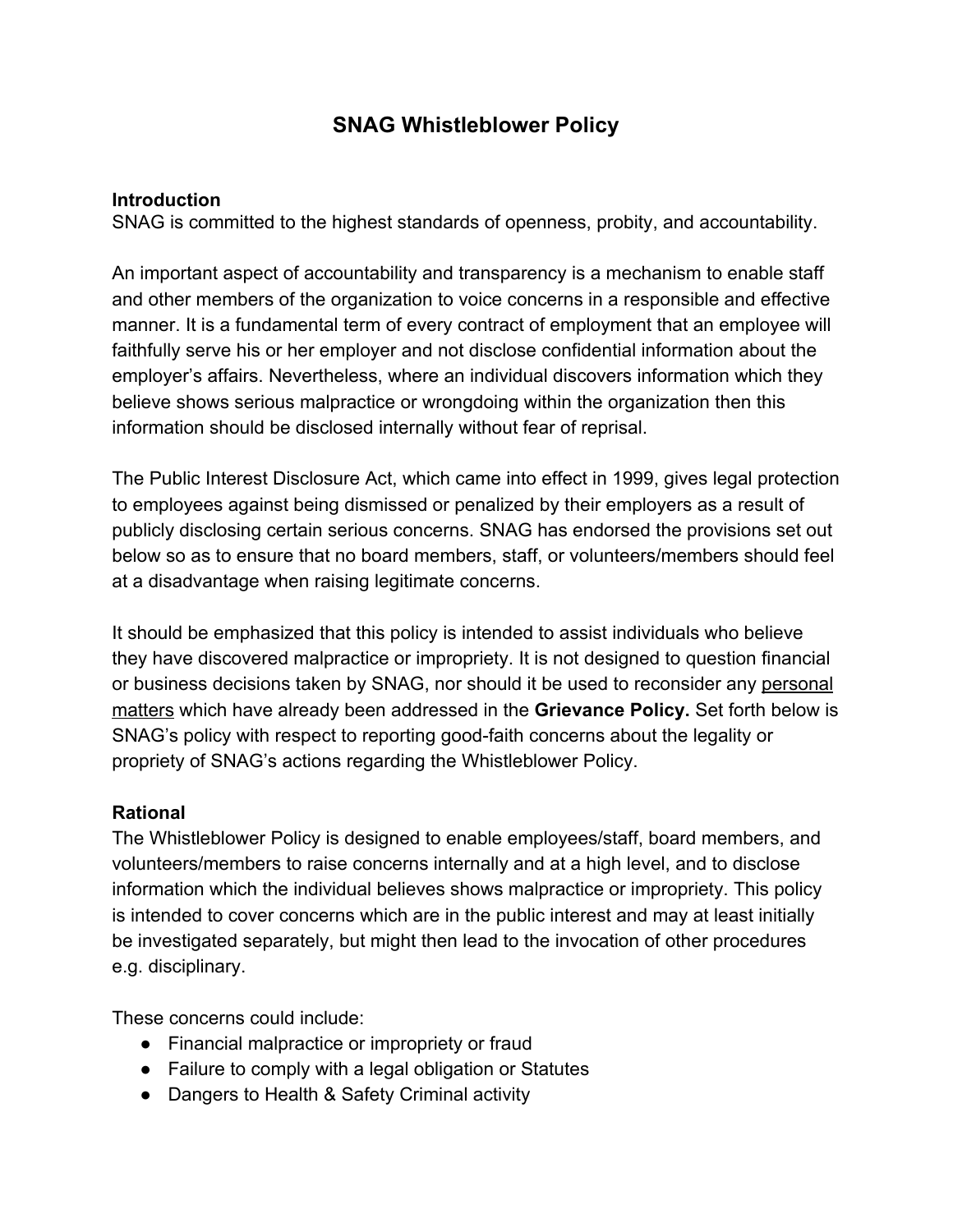- Improper conduct or unethical behaviour
- Attempts to conceal any of these

### **Retaliation**

SNAG will not permit any negative or adverse actions to be taken against any employee or individual for making a good-faith report of a possible violation of its Whistle Blower Policy or applicable law, even if the report is mistaken, or against any employee or individual who assists in the investigation of a reported violation. Retaliation in any form will not be tolerated. Any act of alleged retaliation should be reported immediately to the Executive Director and will be promptly investigated. An employee who retaliates against someone who has reported a violation in good faith is subject to discipline up to and including termination of employment. This Whistleblower Policy is intended to encourage and enable employees and others to raise serious concerns within SNAG prior to seeking resolution outside the organization.

### **Confidentiality**

SNAG will treat all communications under this policy in a confidential manner except to the extent necessary to conduct a complete and fair investigation, or for review of SNAG operations by SNAG's Board, its Finance Committee, SNAG's independent public accountants, and SNAG's legal counsel.

### **Anonymous Allegations**

This policy encourages individuals to put their name to any disclosures they make. Concerns expressed anonymously are much less credible, but they may be considered at the discretion of SNAG.

In exercising this discretion, the factors to be taken into account will include:

- The seriousness of the issues raised
- The credibility of the concern
- The likelihood of confirming the allegation from attributable sources

#### **Procedures for Making a Disclosure**

On receipt of a complaint of malpractice, the Executive Director, Committee Chair, or President takes note of the complaint and passes the information to the appropriate designated person as soon as possible:

● Complaints of malpractice will be investigated by the Executive Director or Committee Chair, with the assistance or supervision of Legal Counsel, unless the complaint is against the ED or Chair or is in any way related to them. In such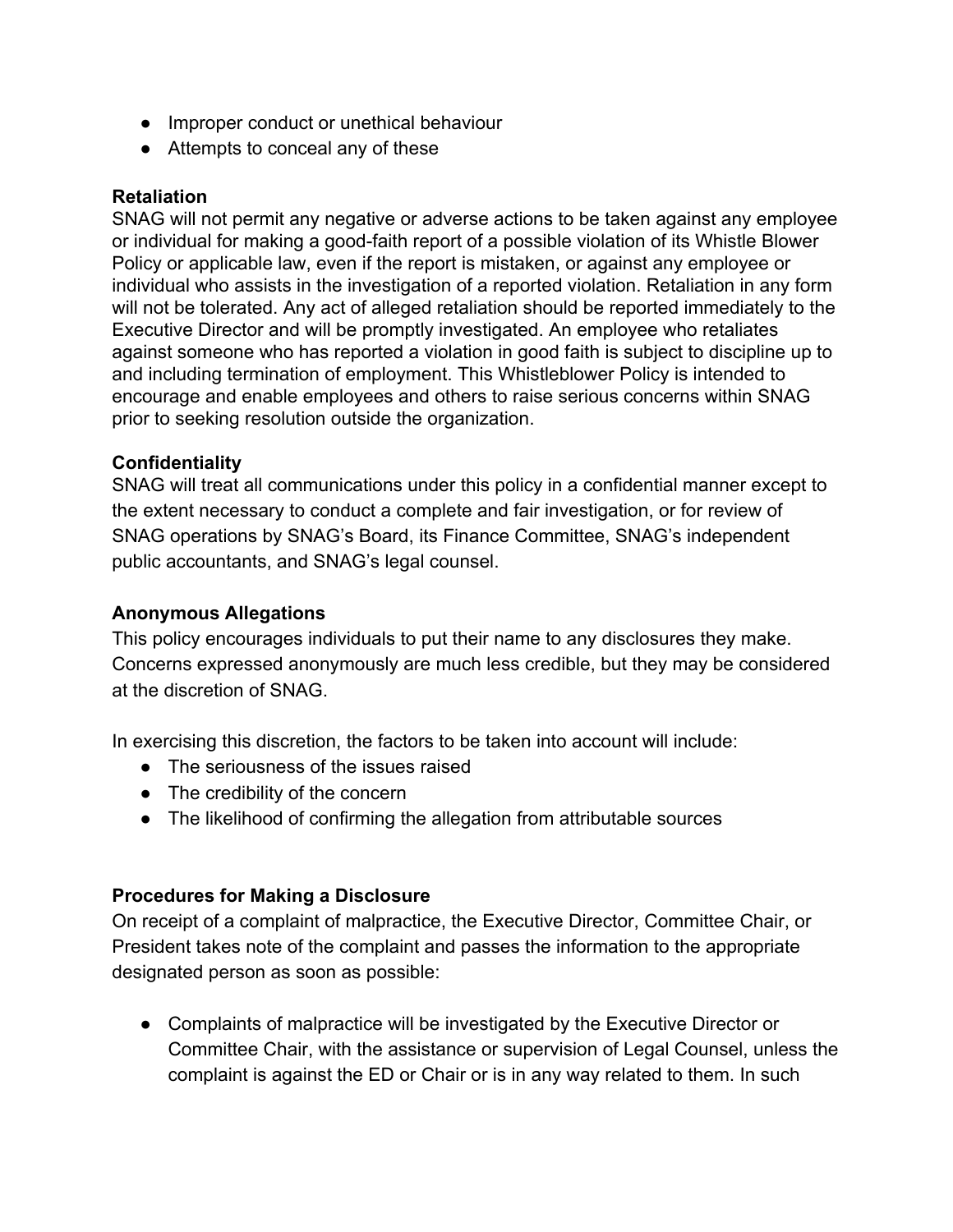cases, the complaint should be passed to the President and Legal Counsel for referral to a non-interested party or outside director.

- In the case of a complaint, which is any way connected with but not against the Executive Director, the President may act as the alternative investigating officer, or may refer the inquiry to Legal Counsel, and may make that decision unilaterally or after consultation with the Executive Committee.
- Complaints against the President should be passed to the Executive Director who will consult the President Elect, Legal Counsel, and other Executive Committee members.
- The complainant also has the right to bypass the line management structure and take their complaint directly to the President. The President has the right to refer the complaint back to the Executive Director, Executive Committee, or Committee Chair if he/she feels that they, without any conflict of interest, can more appropriately investigate the complaint.

If there is evidence of criminal activity then the Executive Director, Committee Chair or President should inform appropriate authorities. SNAG will ensure that any internal investigation does not hinder a formal police investigation.

# **Timeline**

Due to the varied nature of these sorts of complaints, which may involve internal or outside investigators (ED, Committee Chair or President) and/or the police, it is not possible to lay down precise timescales for such investigations. The investigating officer should ensure that the investigations are undertaken as quickly as possible without affecting the quality and depth of those investigations.

The investigating officer (ED, Committee Chair, or President or other person as determined by the President), should as soon as practically possible send acknowledgement of the concern to the complainant and thereafter report back to them in writing regarding the outcome of the investigation and on the action that is proposed. If the investigation is a prolonged one, the investigating officer should keep the complainant informed, in writing, of the progress (but not the details) of the investigation and when it is likely to be concluded. At the conclusion of the inquiry, the complainant will be provided a summary of the inquiry and the recommendation(s) made to the Executive Committee by the Investigator.

## **Investigating Procedure**

The investigating officer should follow these steps:

● Full details and clarifications of the complaint should be obtained.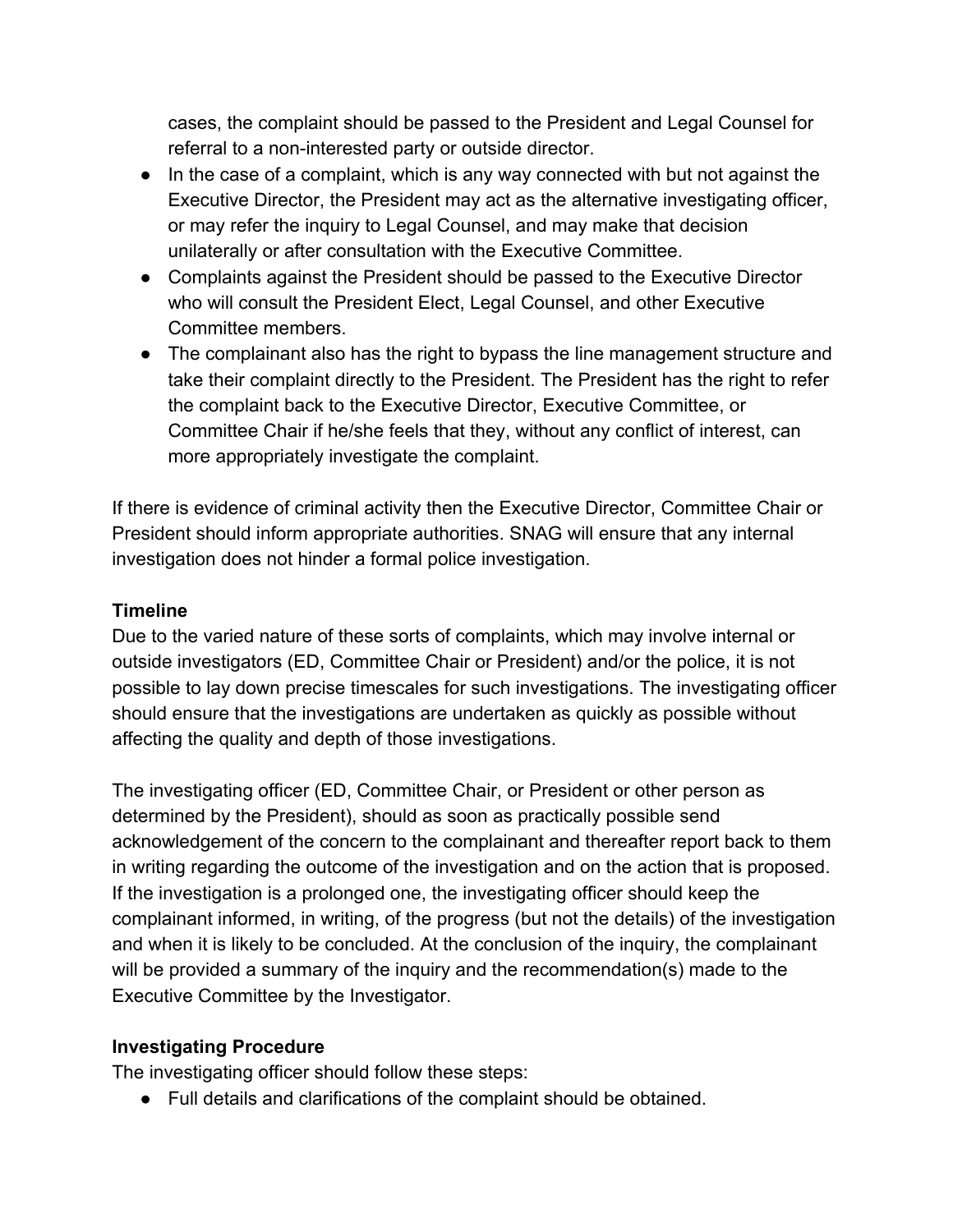- The investigating officer should inform the staff, board member or volunteer against whom the complaint is made as soon as is practically possible.
- The allegations should be fully investigated by the investigating officer with the assistance where appropriate, of other individuals/bodies.
- A judgment concerning the complaint and validity of the complaint will be made by the investigating officer. This judgment will be detailed in a written report containing the findings of the investigations and reasons for the judgement. The report will be passed to the President, President Elect, and Executive Committee.
- The President, President Elect, and Executive Committee will decide what action to take. If the complaint is shown to be justified, they will invoke disciplinary or other appropriate procedures.
- The complainant should be kept informed of the progress of the investigation and, if appropriate, of the final outcome.
- If appropriate, a copy of the outcomes will be passed to the SNAG Auditors to enable a review of the procedures.

If the complainant is not satisfied that their concern is being properly dealt with by the investigating officer, they have the right to raise it in confidence with the President or Executive Committee.

If the investigation finds the allegations unsubstantiated and all internal procedures have been exhausted, but the complainant is not satisfied with the outcome of the investigation, SNAG recognises the lawful rights of employees and ex-employees to make disclosures to prescribed persons such as Auditors, or, where justified, elsewhere.

# **Illustrative Types of Concerns**

The following is a partial list of the kinds of improprieties that should be reported:

- Supplying false or misleading information on SNAG's financial or other public documents, including its Form 990,
- Providing false information to or withholding material information from SNAG's board or accounting firm,
- Destroying, altering, mutilating, concealing, covering up, falsifying, or making a false entry in any records that may be connected to an official proceeding, in violation of federal or state law or regulations,
- Altering, destroying, or concealing a document, or attempting to do so, with the intent to impair the document's availability for use in an official proceeding or otherwise obstructing, influencing, or impeding any official proceeding, in violation of federal or state law or regulations,
- Embezzling, self-dealing, private inurement (i.e., SNAG earnings inuring to the benefit of a director, officer, staff, or volunteers) and private benefit